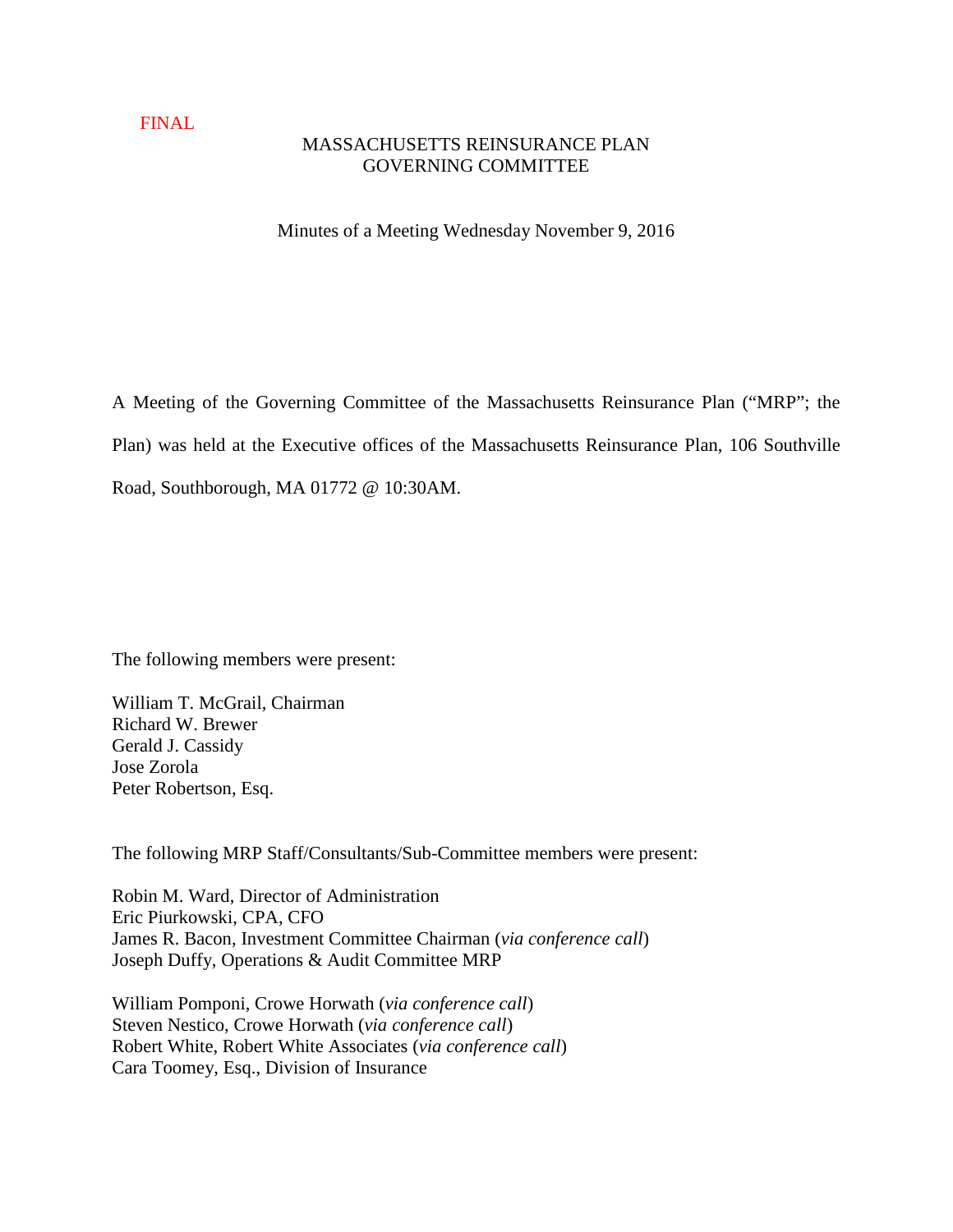#### 1. Call to Order

 Mr. McGrail called the meeting to order at 10:30AM. Ms. Ward kept a record of the proceedings.

#### 2016 Audit Plan Presentation – Crowe Horwath

 Mr. Pomponi Senior Manager on our account from Crowe Horwath began by introducing himself and Mr. Steve Nestico as Audit Manager. Mr. Nestico began by reviewing the Services Provided; Service Team; 2016 Engagement and Fees, Mr. Brewer asked how the audit fees compare to prior years, Mr. Piurkowski stated that the Audit of the Plan fee has increased \$500.00 from last year; Mr. Pomponi stated that he believes the tax fees have increased slightly from last year although he has not seen the exact amount. Mr. Pomponi continued reviewing the Engagement Management and Timeline and the areas of Audit Emphasis. Mr. Pomponi answered questions regarding ETF's with bond portfolios; Cyber security and the requirement for Partners to rotate off the Audit Team.

## 2. Quorum and Notice

 Mr. McGrail stated that all committee members were in attendance and that a quorum was present at the meeting. Mr. McGrail reported that the required notices for the meeting had been sent to the Secretary of State, Executive Office of the Administration and Finance, and the Division of Insurance and placed on the Plan's website.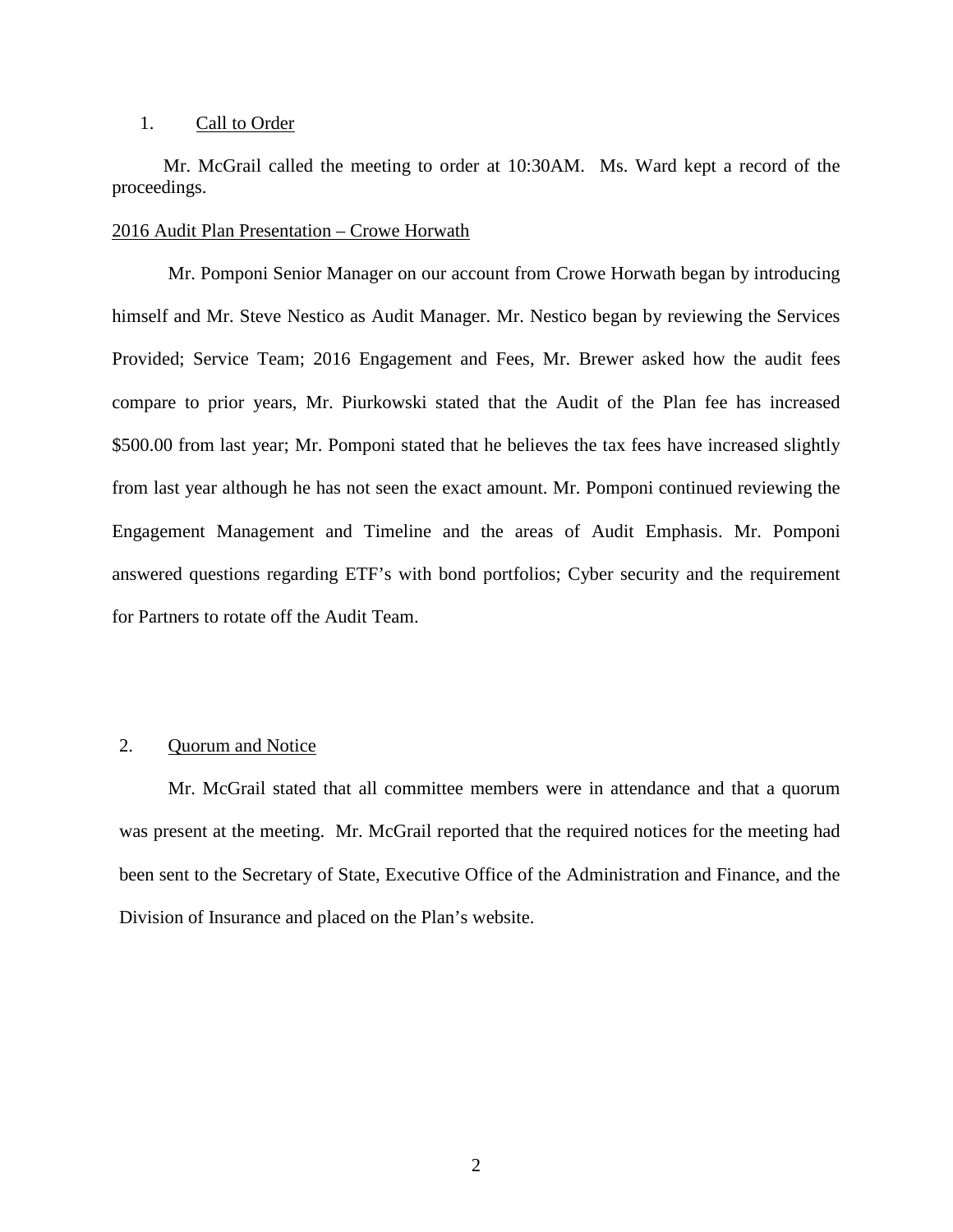### 3. Minutes of Prior Meeting

 Mr. McGrail noted the minutes to the previous meeting of August 10, 2016 had been distributed to all in attendance. Mr. Robertson made a *motion* to accept the minutes as presented. Mr. Cassidy seconded the motion. The motion passed unanimously.

#### 4. Quarter 3– 2016 Financials– Eric Piurkowski, CPA CFO

 Mr. Piurkowski reviewed the Quarter 3-2016 *unaudited* financials; a copy is included with these minutes. He began by reviewing the balance sheet and stated that the cash accounts; which include the checking, savings accounts and cash equivalents were \$2.5M as of 09/30/2016. There is \$6 M in bonds; and \$5.2M in equities. Total investments of \$11.2M, making the total assets with cash \$14.3M. Mr. Piurkowski continued by reviewing the income statement highlighting the computer expenses were up over budget by \$13K; stating that Netlogic provided a new server and backup drive and we also had a much needed upgrade to our accounting software which is Solomon accounting software. Mr. Piurkowski answered questions from Committee members.

 Mr. McGrail asked Mr. Bacon to give an over view to the Governing Committee of the Investment Committee meeting that was held earlier in the day. Mr. Bacon stated that we introduced a new procedure to look at the transactions we had done in prior periods; how they have performed and how they would have performed had we not done the transaction. He continued by stating that the Committee decided to invest \$600K that will increase the equity ratio to 42%. Mr. Bacon answered questions from Committee members.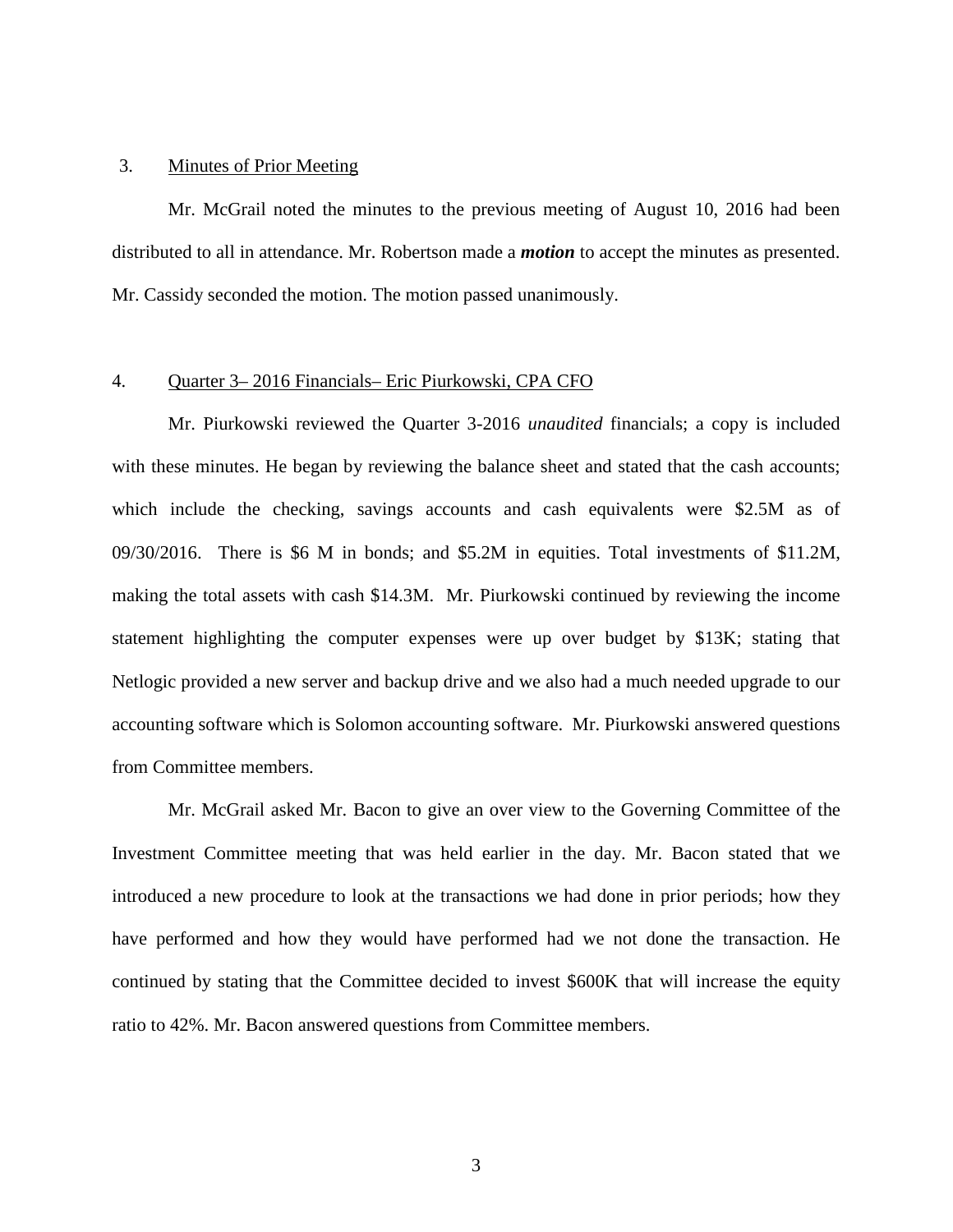Mr. McGrail noted that all in attendance have a copy of the Policies in Force report; Summary of Ceded Premium report and the Summary of Ceded Policies Written report through 09/30/2016. A copy is included with these minutes.

## 5. "What Just Happened – Robert F. White, Robert White Associates, Inc.

 Mr. White joined the meeting via conference call. Mr. White talked about results of the presidential election and how unprepared people were for the outcome. He stated that he has never seen anything like it in his life, stating that he wished he had more insight. Mr. White continued by stating that it's a whole new world out there that he feels needs to be closely monitored. Mr. McGrail asked about the open appointment at the Supreme Court and that the Republicans may have control of all three branches of government. Mr. White said we will have to wait and see and watch the developments. Mr. McGrail asked about the ballot questions were there any surprises; Mr. White stated that the Charter Schools not being approved is a big set back for the Governor and the Unions demonstrated their power and it was a consolidated Union effort to defeat question 2.

 Mr. McGrail gave regards to Patty White and Mr. White thanked him and stated that she is doing well and on the mend.

### 6. Other Business

 Mr. Cassidy stated the budget for 2017 is due. Mr. Piurkowski stated that we would have a conference call with the Operations and Audit Committee to review the 2017 budget in early December.